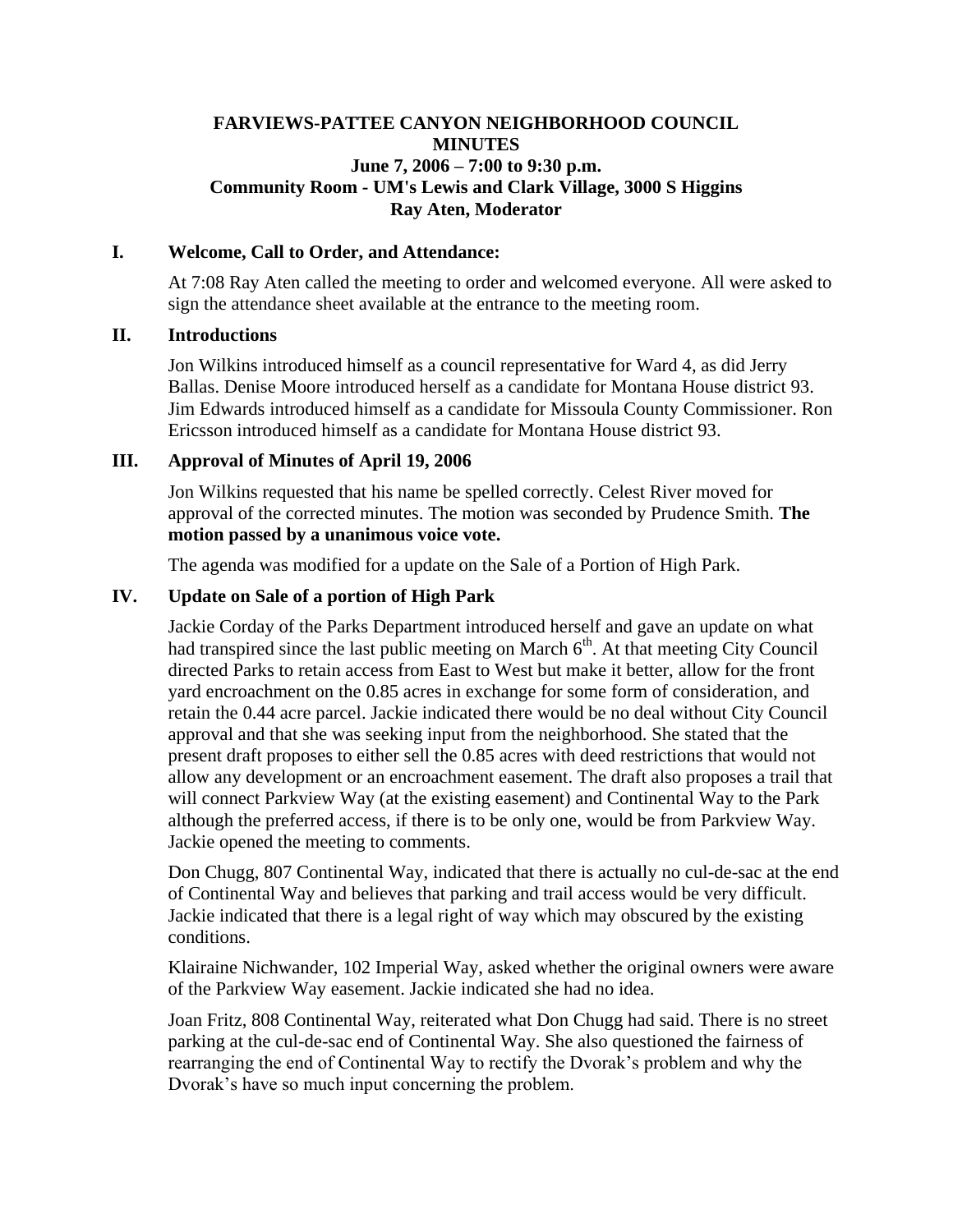Mike Deden, 802 Continental Way, suggested keeping the existing access route rather than developing a new trail.

James Pool, 117 Takima, asked about access from the West. Jackie indicated that there will be access at Landon's Way and from a new subdivision. She also indicated that there will be access from the North side of the park when a subdivision is developed between Landon's Way and Simons Drive.

Tim Lovely, 606 Simons Drive, asked how the existing access route from Parkview Way was determined to be unusable. Jackie explained that there are now two very steep faces at the driveway that are not safe and would have long term maintenance issues.

Diane Ehrlich, 825 Parkview Way, questioned the presented trail options and advocated for retaining the original trail access to the Park. Jackie stated that the slopes of the original trail would now be considered unacceptable and are steeper than any found on Mt. Sentinel.

Klairaine Nichwander, 102 Imperial Way, asked what plans the Parks Department had for parking. Jackie said that the Park is considered to be a neighborhood park and it is assumed that neighbors will walk to the park. She indicated that there are no plans for parking and that the trails are walking trails. There will be no bike access.

Dean Hendrix, 505 Canyon Gate, asked if there are any statistics on visitations to the park and whether there are other more accessible parks nearby, and whether selling the park was an option. Jackie indicated that it is one of the few parks in the area that is large and open. Most parks in the area are ravens and pocket parks with limited size and access. Now that it has been rediscovered she believes it will see a lot of use.

Laura Thompson, 909 Parkview Way, advocated for trails with less slope and a bridge. She asked that the existing easement be part of a trade for the new trail. Jackie indicated that parts of the existing easement would be traded for the new trail. The section beginning at Parkview and going between the Parkview properties would not be traded.

Tim Lovely, in response to Dean Hendrix's question, indicated that there is no access from Simons Drive or Landon's Way and that the Parkview Way is blocked. Thus, there has been no access to the Park.

Mary Barnett, 103 East Crestline Dr., asked about the acreage that would be traded. Jackie stated that it would include the 0.85 acre encroachment, 0.22 acres of the original access easement, and 0.29 acres.

Mike Deden asked whether Parks had considered a one for one trade of the pond land for the encroachment land.

Celeste River proposed land trades that would move neighborhood access away from where the Dovaraks live. It prompted a lot of discussion.

Ray Aten, 208 Ben Hogan Dr, stated that there needs to be access from Parkview Way in the final agreement. It was the original and only access and must be retained for the people on Parkview Way. Jackie reiterated that access from Parkview Way has been the number one request during meetings and phone calls.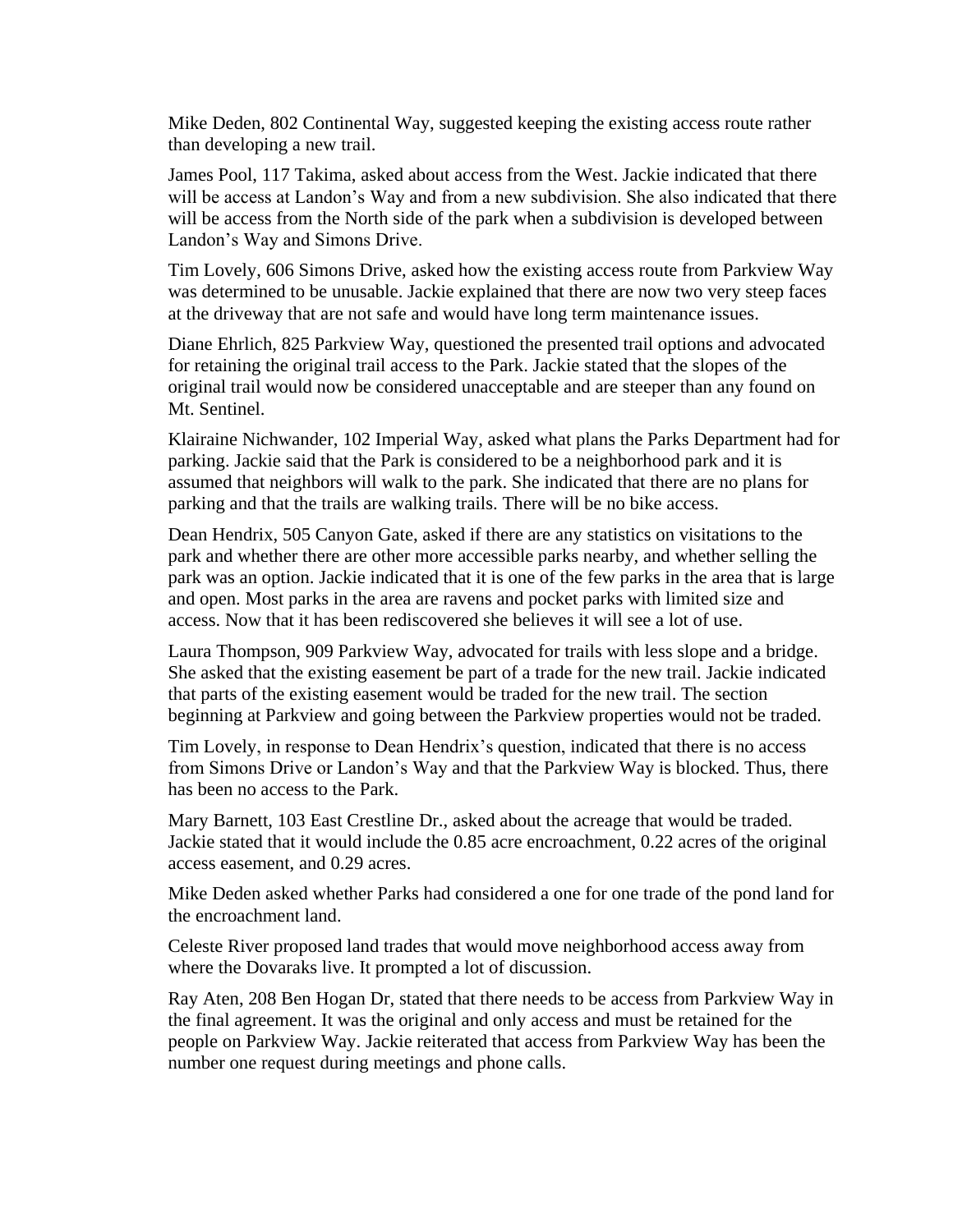Jim Edwards suggested that access from Continental Way appears to be a hardship for the long time neighbors and the blue trail (from Parkview Way) looks like the best choice.

Jon Wilkins believes that the Park is for the neighborhood, that the blue trail seems like a good choice, that potential liability needs to be avoided, and the simpler the solution the better.

Mary Barnett asked about the size of the monetary trade. She felt it was low, considering the value of property in the area. Jackie explained how the Park computed the land value. First the land (the 0.85 acres) was appraised. Then, since the deed for the land would have restrictions preventing development and would be a conservation easement, the appraised value was reduced by about one-half. The money will be used to build a really nice, long term, sustainable trail and also a loop trail through the park. Mary Barnett also asked about zoning for the park. Jackie indicated that the Dvoraks requested, and Parks agrees, that the park property be rezoned as parkland (P-1).

asked how much money was being discussed. Jackie indicated that the appraisal was \$90,000 an acre and that 0.85 acres at 50% was \$48,000 something, enough to do the improvements.

Celeste Rivers indicated that many parks in the neighborhood are not zoned P-1. Many are zoned residential. Jon Wilkins indicated that City Council will move towards rezoning all city parks.

Jackie indicated that she will be glad to receive any additional written comments and explained the next steps in the process. Next a proposal will go before the Conservation Committee, a public committee.

Mike Deden proposed a vote to see whether people favored a one-for-one land trade rather then selling land. Jerry Ballas pointed out that the meeting agenda indicated a report, not a vote and that City Council would not consider a vote reflective of the neighborhood.

Ray Aten thanked Jackie Corday, Jerry Ballas, and Jon Wilkins for their update on the Park. There was general applause.

# **V. F - PC Neighborhood Council Account Balance and Expenditure Report**

Ray Aten reported that the account balance was \$511.41 on May 31, 2006. Expenses for the June newsletter were \$632.71 which leaves a negative balance of (\$121.30). The leadership team will request a neighborhood small project grant to cover the negative balance.

#### **V. Old Business**

# **Neighborhood Project - Bridge over Pattee Creek**

Dean Hendrix explained that he has an idea for a project, a project prompted by the dedication ceremony for the Franklin to the Fort Bridge. He indicated that he would also be receptive to any other project suggestions. He went on to explain his idea. There is an area at the corner of Pattee Canyon Drive and S. Higgins that includes a fenced pond. He would like to see the area reclaimed and beautified and a foot bridge put in across the creek. Discussion indicated general support for the project. It was also suggested that the Pattee Canyon Drive Traffic Calming Project might be integrated.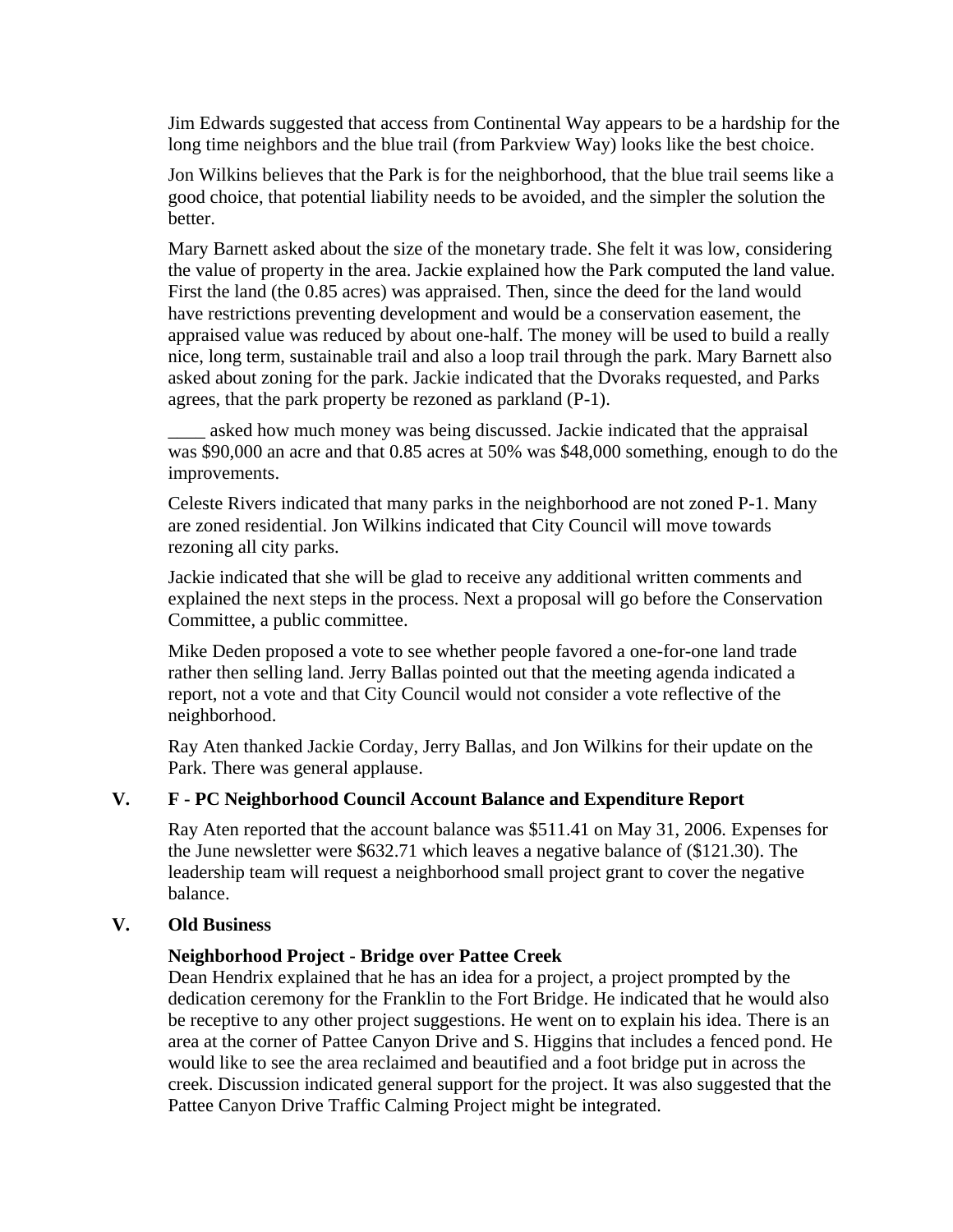### **Update on subdivision located at 1209 Landon's Way**

There has been no progress since the last general meeting.

#### **Patte Canyon Drive Traffic Calming Project**

Jeremy Keene emailed that there will be a meeting with Phil Smith on June 14 at 5:30 in this Community Room of the Lewis and Clark Village.

### **Update on Hillside Design Standards**

Celeste River gave a history of the resolution requesting a review and revision and explained the present application of the standards. She indicated that the PAZ (Plat, Annexation, and Zoning) Committee is examining hillside design standards only they are listing it as "correcting a conflict between a certain sentence and a drawing". She indicated that there is no indication of immediate action by PAZ and asked that people call her if they would like more information.

#### **VI. New Business**

#### **Ice Cream Social - Set date and organize**

It was suggested that the event be on a weekday evening in July. Klairaine Nichwander moved that the Ice Cream Social be at 7pm on Wednesday, July 19<sup>th</sup>. Mary Barnett seconded the motion. There was no further discussion. **The motion passed by a unanimous voice vote.**

#### **Ninkpata Park**

Frank D'Angelo, 215 East Crestline Dr, wanted to update people about a beautification project including sidewalks and curbs that is in process for Crestline Dr. Also, there is a two acre park, Ninkpata Park, by Crestline Dr. Some neighbors are interested in planting grass seed and developing an irrigation plan so that there will be a place for the kids to play. Some top soil has already been placed at the Park and graded. Frank is seeking help from surrounding neighbors for both near term work on the park and long term planning. Celeste River suggested that funds might be available thru the Small Projects Grant program.

#### **VII. Public Comment**

Several people commented on the apparent lack of weed control in the neighborhood parks. They felt the Parks department was not doing their job. Jerry Ballas suggested that a request, with Community Forum support, could put some pressure on the Parks department.

Jerry Bromenshenk, 200 Rimrock Way, asked about an update on the Parkview Way lot subdivision and whether engineers need to acknowledge submitted comments. Jerry Ballas stated that comments must be included when a proposal is submitted to the city. He also indicated that both he and Jon Wilkins were following this particular proposal.

asked whether there were any regulations on tree height. Jon Wilkins and Klairaine Nichwander stated that there were no ordinances.

Leea Pittenger, 631 Crestline, asked about noise regulations. Jon Wilkins stated that there is a noise ordinance but it does require the police to measure the noise at the site. Tim Lovely commented on the Jake-brake noise.